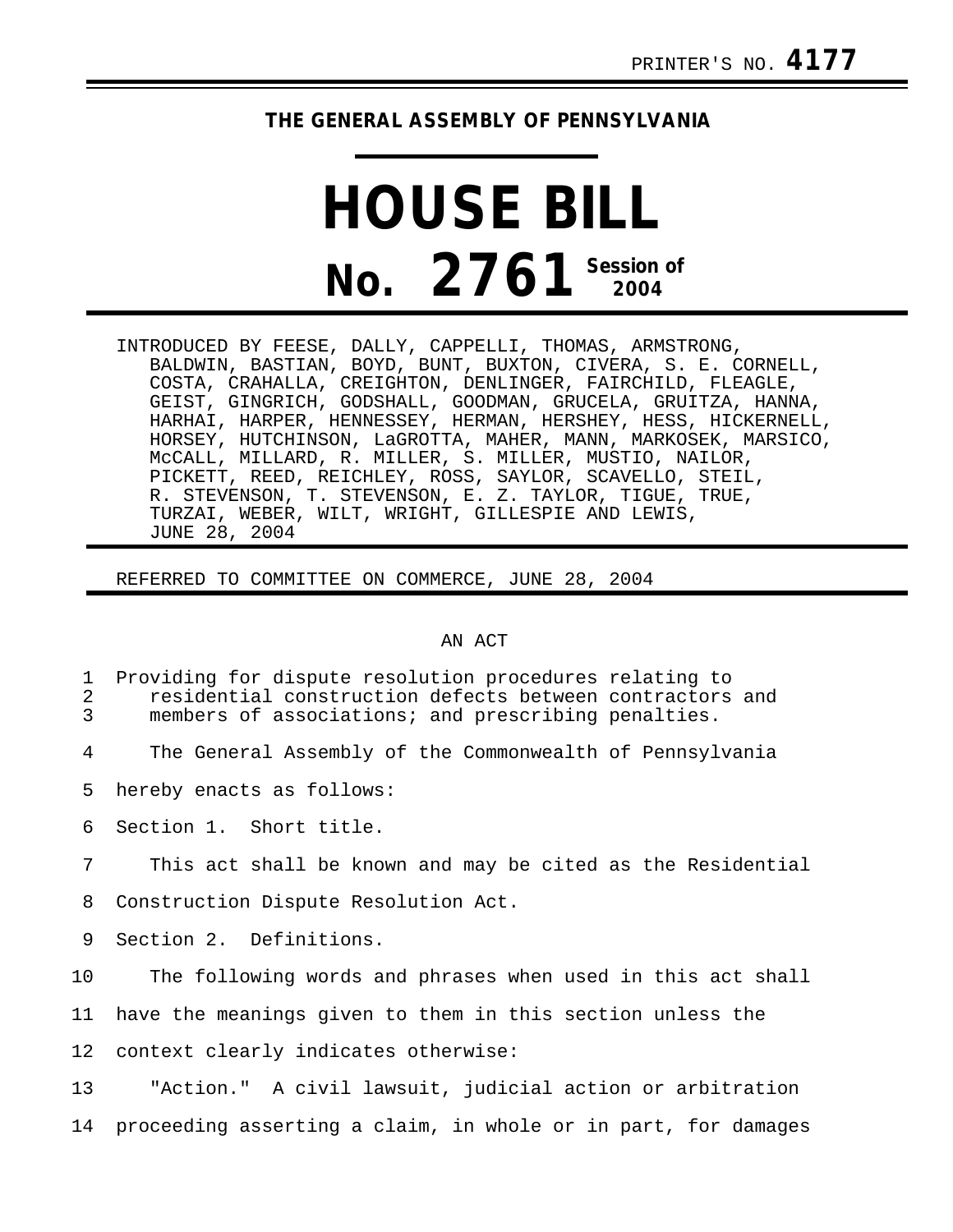1 or other relief in connection with a dwelling, caused by a 2 construction defect.

3 "Association." An association as defined under 68 Pa.C.S. §§ 4 3103 (relating to definitions), 4103 (relating to definitions) 5 and 5103 (relating to definitions).

6 "Claimant." Any person who asserts a claim concerning a 7 construction defect.

8 "Construction defect." The term shall have the same meaning 9 assigned by a written express warranty either provided by the 10 contractor or required by applicable statutory law. If no 11 written express warranty or applicable statutory warranty 12 provides a definition, then the term shall mean a matter 13 concerning the design, construction or repair of a dwelling, of 14 an alteration of or repair or addition to an existing dwelling 15 or of an appurtenance to a dwelling on which a person has a 16 complaint against a contractor. The term may include any 17 physical damage to the dwelling, any appurtenance or the real 18 property on which the dwelling or appurtenance is affixed, 19 proximately caused by a construction defect.

20 "Consultant." An engineer, architect, contractor, inspector 21 or other person purporting to have expertise relating to 22 residential construction.

23 "Contractor." A person, firm, partnership, corporation, 24 association or other organization that is engaged in the 25 business of developing, constructing or selling newly 26 constructed dwellings or constructing additions or appurtenances 27 to an existing dwelling. The term includes: an owner, officer, 28 director, shareholder, partner or employee of a contractor. The 29 term does not include a real estate agent or broker. 30 "Dwelling." A single-family house or duplex. The term

20040H2761B4177 - 2 -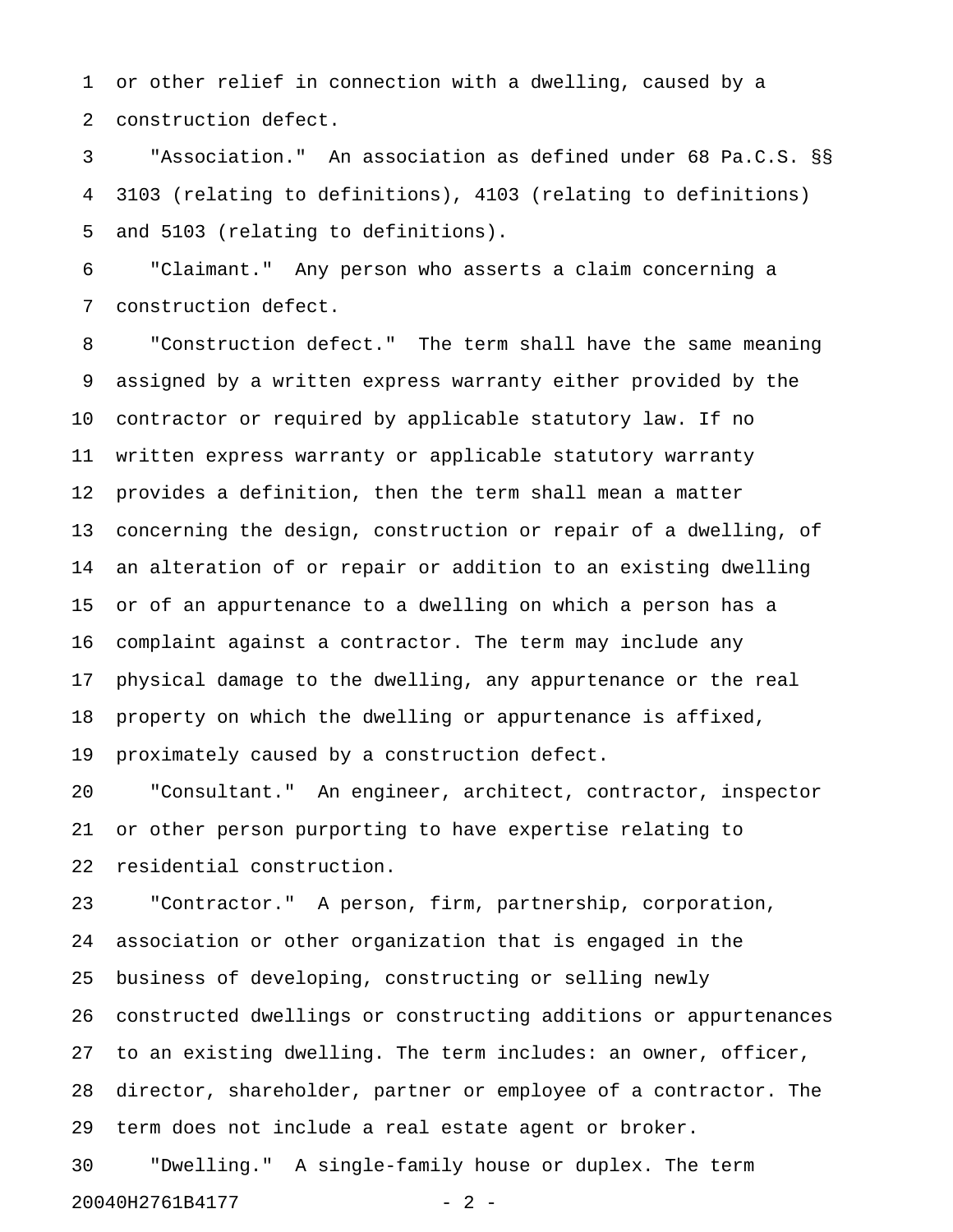1 includes a multifamily unit designed for residential use in 2 which title to each individual unit is transferred to the owner. 3 Under a condominium or cooperative system, the term includes 4 common areas and improvements that are owned or maintained by an 5 association or by members of an association. The term includes 6 the systems, other components, improvements, other structures 7 and recreational facilities that are appurtenant to the house, 8 duplex or multifamily unit at the time of its initial sale but 9 not necessarily a part of the house, duplex or multifamily unit. 10 "Serve" or "service." For an individual, delivery by 11 certified mail, return receipt requested, to the last known 12 address of an addressee. For a corporation, limited partnership, 13 limited liability company or other registered business 14 organization, the term shall mean delivery on the registered 15 agent or other agent for service of process authorized by the 16 laws of the Commonwealth. 17 Section 3. Prerequisites for action. 18 If a claimant files an action without first complying with 19 the requirements of this act, on application by a party to the 20 action, the court or arbitrator shall enforce the terms of this 21 act. 22 Section 4. Act not applicable to personal injury or death 23 claims. 24 This act shall not apply to any claim for personal injury or 25 death. 26 Section 5. Procedure.

27 (a) Contents of notice.--

28 (1) In an action subject to this act, the claimant must, 29 at least 90 days before initiating the action against a 30 contractor, provide service of written notice of claim on 20040H2761B4177 - 3 -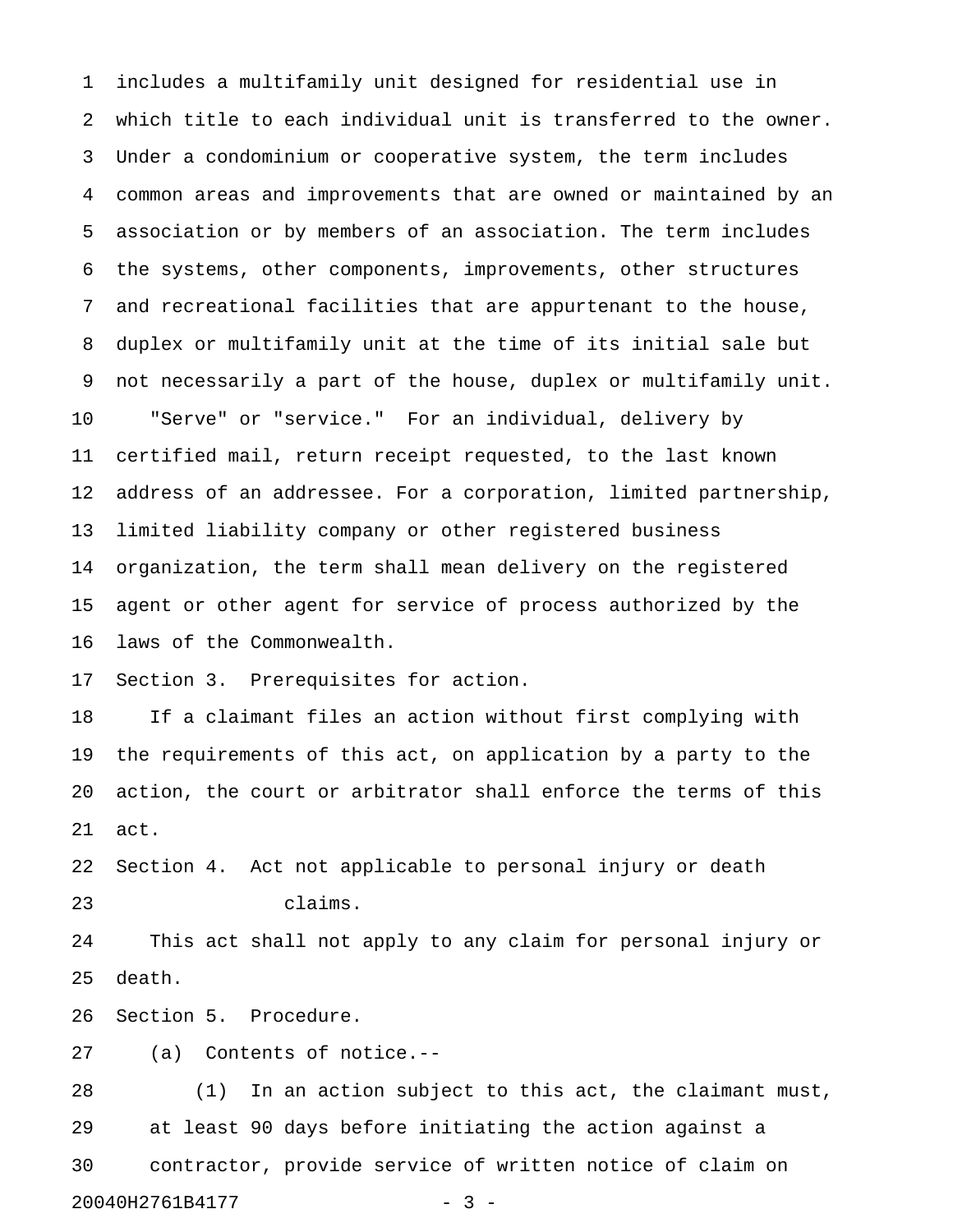1 that contractor. The notice of claim shall:

2 (i) State that the claimant asserts a construction 3 defect claim and is providing notice of the claim 4 pursuant to requirements of this act.

5 (ii) Describe the claim in detail sufficient to 6 explain the nature of the construction defect and the 7 result of the defect.

8 (iii) Include any reports that describe the 9 construction defect that would be discoverable under the 10 law and that the claimant possesses.

11 (2) Service under this subsection shall toll all 12 applicable statutes of limitations until 90 days after the 13 receipt of the notice of claim.

14 (b) Response.--Except as otherwise provided for under 15 subsection (g), within 30 days after service of the notice of 16 claim under subsection (a), the contractor that has received the 17 notice of claim may serve on the claimant and on any other 18 contractor that has received the notice of claim a written 19 response to the claim, which either:

20 (1) offers to settle the claim by monetary payment, the 21 making of repairs or a combination of both, without 22 inspection, including a timetable for the making of the 23 payment or repairs;

24 (2) proposes to inspect the dwelling that is the subject 25 of the claim; or

26 (3) rejects the claim.

27 (c) Inspection of dwelling.--

28 (1) If the contractor requests the opportunity to 29 inspect the dwelling under subsection (b)(2), the claimant 30 shall, within 21 days of receiving the contractor's request, 20040H2761B4177 - 4 -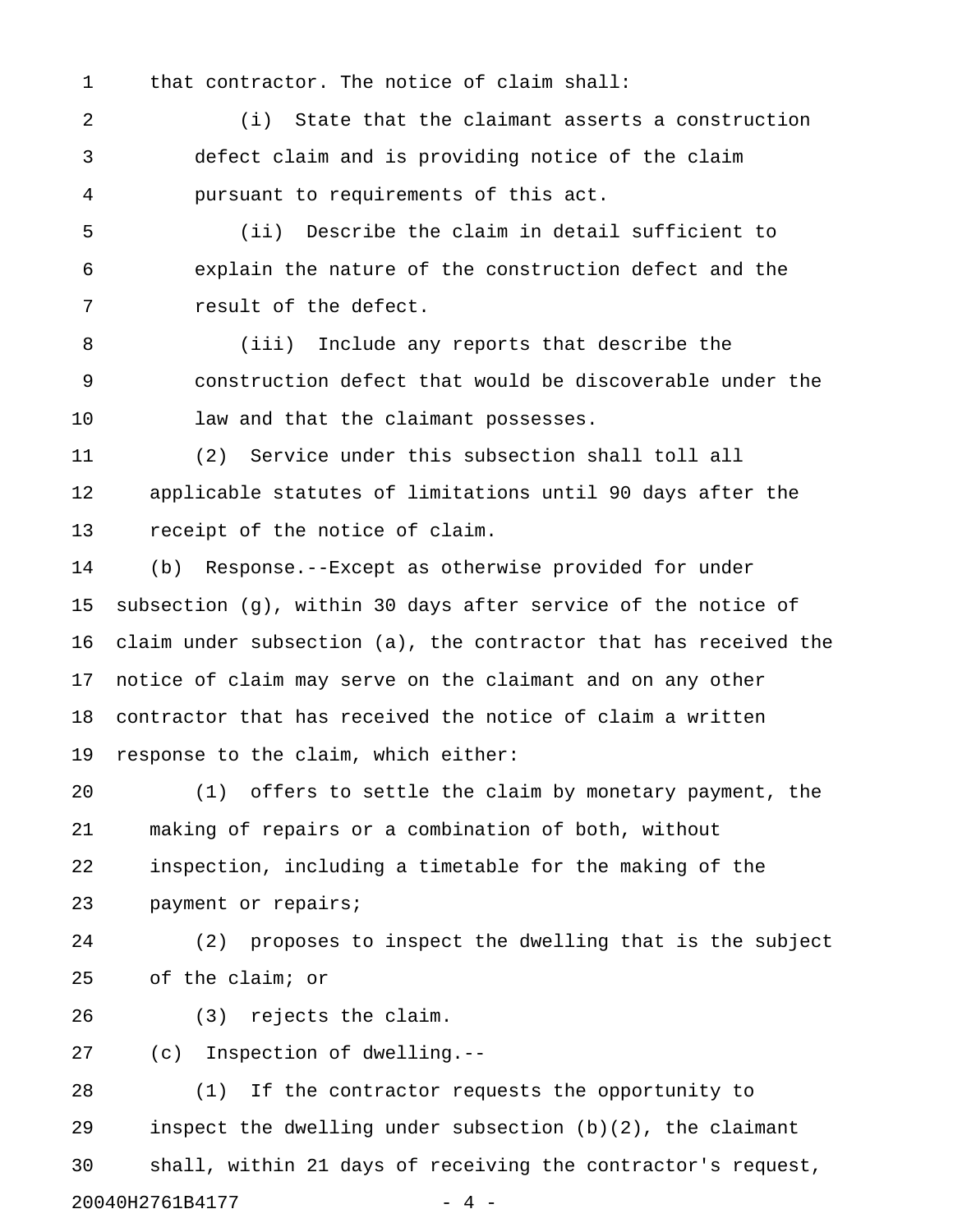1 provide the contractor and its consultants complete access to 2 inspect the dwelling in order to document the defect and 3 perform any destructive or nondestructive tests necessary to 4 evaluate the claim. If testing is performed, the contractor 5 shall return the dwelling to its pretesting condition.

6 (2) If an inspection reveals a condition that requires 7 additional testing, the contractor shall provide notice to 8 the claimant of the need for the additional testing and the 9 claimant shall provide access to the dwelling.

10 (3) If a claim is asserted on behalf of owners of 11 multiple dwellings or multiple owners of units within a 12 multifamily complex, the contractor shall be entitled to 13 inspect each of the dwellings or units.

14 (d) Process following inspection.--Within 14 days following 15 completion of an inspection or testing under subsection (c), the 16 contractor may serve a written response on the claimant which:

17 (1) offers to settle the claim by monetary payment, the 18 making of repairs or a combination of both, and includes a 19 timetable for making the payment or repairs; or

20 (2) rejects the claim.

21 (e) Notice of claimant's response.--

22 (1) The claimant shall accept or reject an offer by a 23 contractor under subsection (b)(1) or (2) within 30 days of 24 receipt of the offer.

25 (2) If the claimant rejects the settlement offer made by 26 the contractor under subsection (b) or (d), the claimant 27 shall provide written notice of the claimant's rejection to 28 the contractor and include the specific reasons for the 29 claimant's rejection.

30 (3) Upon receipt of the rejection, the contractor may, 20040H2761B4177 - 5 -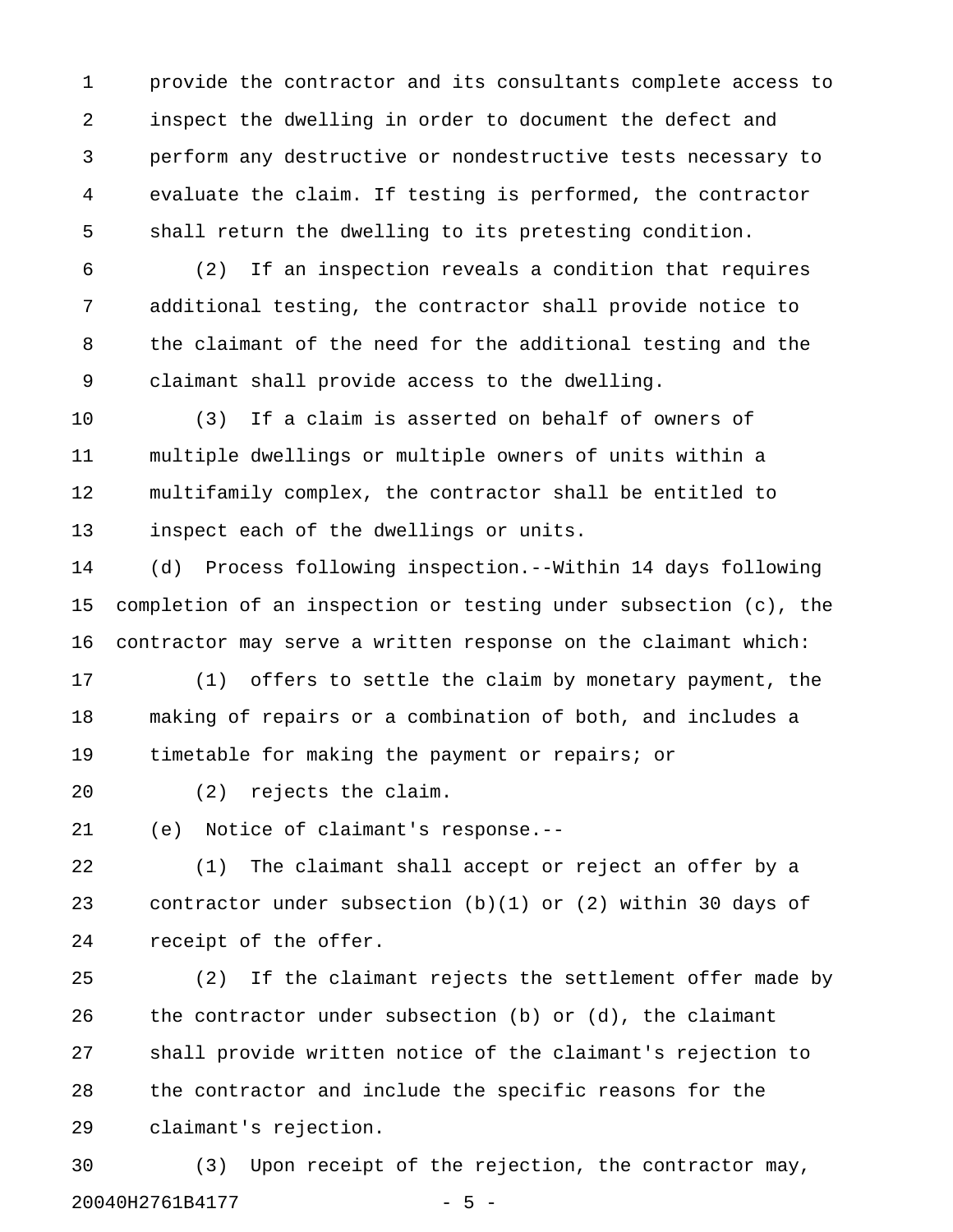1 within ten days of receipt of the rejection, make a 2 supplemental offer to the claimant of monetary payment or 3 offer to repair.

4 (4) If the claimant fails to respond as required under 5 paragraph (1), the contractor's offer of monetary payment or 6 offer to repair shall be deemed to be accepted.

7 (f) Claimant's ability to bring an action.--If the 8 contractor:

9 (1) rejects the claim;

10 (2) does not respond to a notice of claim made under 11 subsection (a); or

12 (3) does not make monetary payment or repair within the 13 proposed timetable,

14 the claimant may bring an action against the contractor for the 15 defect described in the notice of claim without further notice 16 and notwithstanding the 90-day time period set forth under 17 subsection (a).

18 (g) Construction defects involving physical safety of 19 occupants.--

20 (1) If a construction defect poses an imminent threat to 21 the physical safety of the occupants of the dwelling, the 22 notice shall so advise the contractor, and the deadline for 23 the contractor's initial response under subsection (b) shall 24 be seven days after receipt of the notice.

25 (2) If the contractor's response under subsection (b) 26 contains a request to inspect the dwelling, the contractor 27 shall arrange for the inspection within five days.

28 (3) If the contractor determines there is an imminent 29 threat to physical safety, the contractor shall provide the 30 claimant with a proposal for a monetary offer or offer to 20040H2761B4177 - 6 -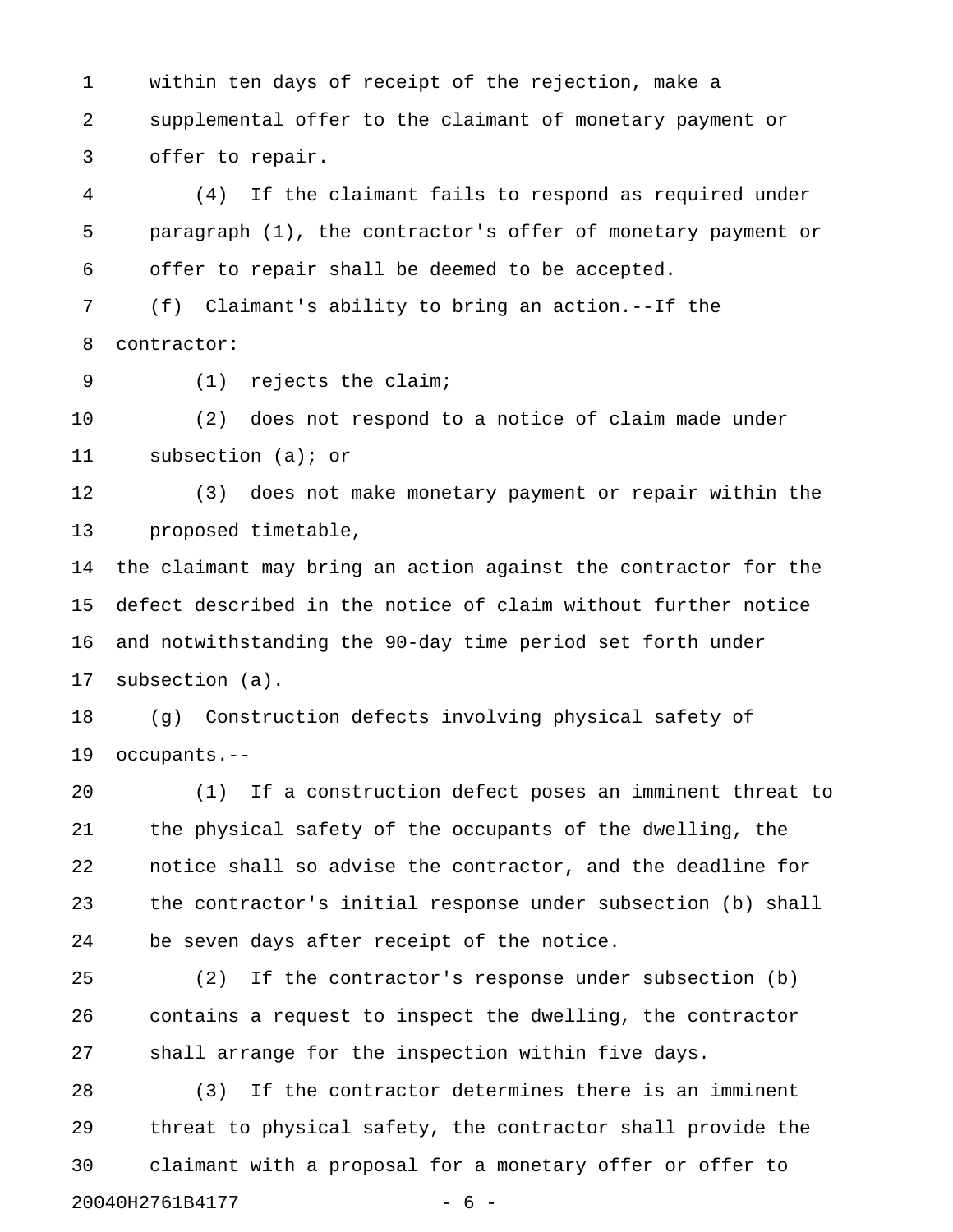1 repair within three days of the determination. If the 2 contractor determines there is no imminent threat to public 3 safety, the contractor shall respond as provided in 4 subsection (d).

5 (4) During the course of any notice to an inspection by 6 the contractor, the claimant or contractor may take such 7 interim repair steps to maintain the structural integrity of 8 the dwelling without prejudicing its claims or defenses.

9 (h) Right of action.--

10 (1) If a claimant rejects a reasonable monetary offer or 11 reasonable supplemental monetary offer or does not permit the 12 contractor to repair the defect pursuant to an accepted offer 13 to repair under subsection (e), the claimant may not recover 14 an amount in excess of:

15 (i) the fair market value of an offer to repair the 16 construction defect or the actual cost of the repairs, 17 whichever is less; or

18 (ii) the amount of the monetary offer of settlement. 19 (2) For purposes of this subsection, the trier of fact 20 shall determine the reasonableness of a monetary offer or 21 offer to repair made under subsection (b). If the claimant 22 has rejected a reasonable monetary offer or offer to repair, 23 including any reasonable supplemental offer under subsection 24 (j), the claimant may not recover costs or attorney fees 25 incurred after the date of rejection.

26 (i) Timely access for repairs.--If a claimant accepts a 27 contractor's offer to repair a construction defect, the claimant 28 shall provide the contractor and its subcontractors, agents, 29 experts and consultants access to the dwelling to complete the 30 repairs within the timetable set forth under this section. 20040H2761B4177 - 7 -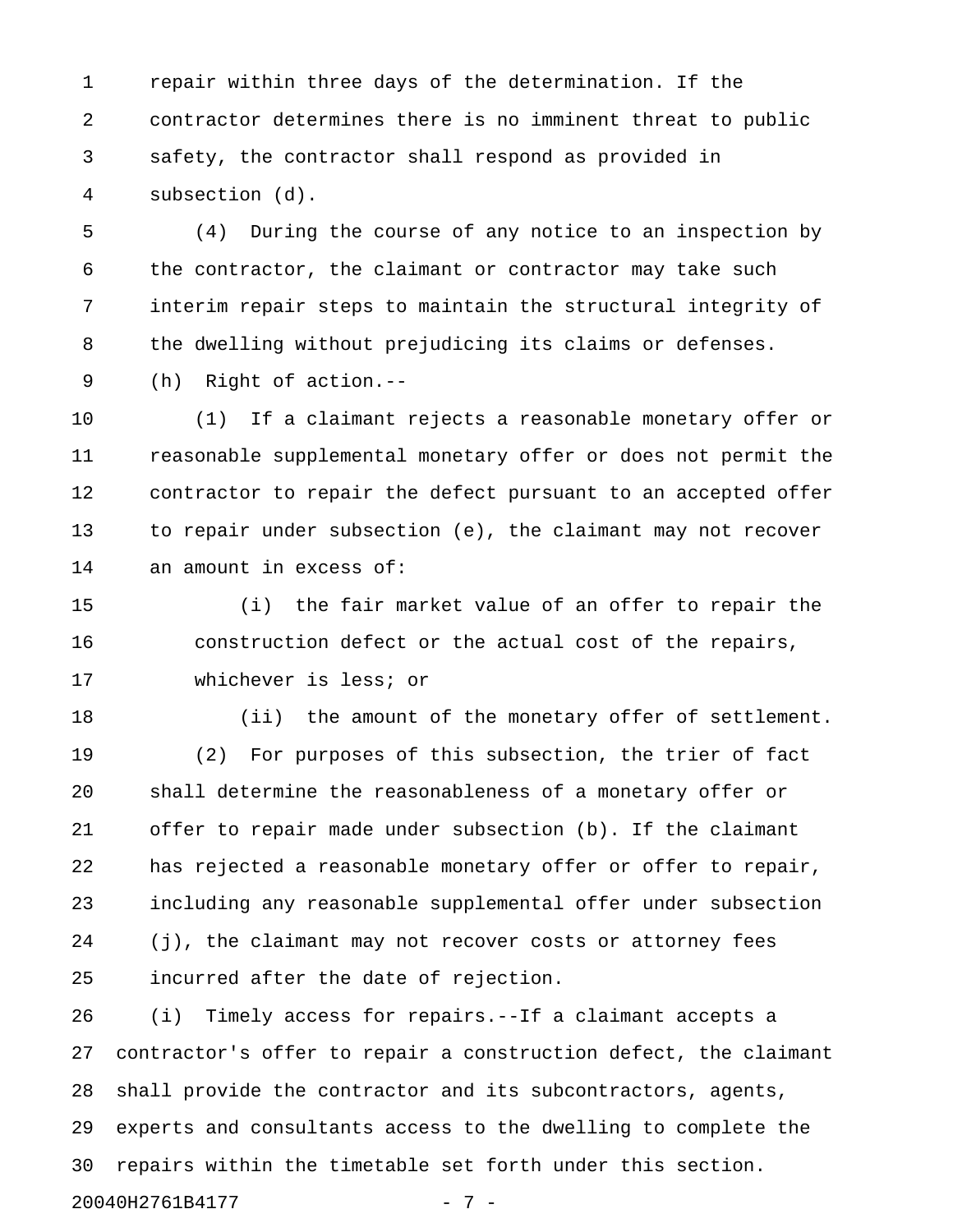1 (j) Supplemental offer.--Upon receipt of a claimant's 2 rejection, the contractor may, within 15 days of receiving the 3 rejection, make a supplemental monetary offer or offer to repair 4 to the claimant.

5 (k) Agreement between claimant and contractor.--Following 6 service under subsection (a), a claimant and a contractor may 7 alter the procedures under this act by mutual written agreement. 8 (l) Limitation of liability.--In an action involving a 9 construction defect, a contractor shall not be liable for 10 damages caused by:

11 (1) Normal shrinkage due to drying or settlement of 12 construction components within the tolerance of building 13 standards.

14 (2) The contractor's reliance on written information 15 relating to the dwelling that was obtained from official 16 government records or provided by a government entity.

17 (3) Refusal of another person to allow the contractor or 18 the contractor's agents to perform their warranty service 19 work.

20 Section 6. Additional construction defects.

21 A construction defect that is discovered after a claimant has 22 served notice under subsection (a) may not be alleged in an 23 action until the claimant has complied with the requirements of 24 section 5.

25 Section 7. Obligation to repair.

26 If a claimant accepts an offer made in compliance with this 27 act and the contractor fulfills the offer in compliance with 28 this act, the contractor shall be deemed, for insurance 29 purposes, to have been legally obligated to make the repairs or 30 the monetary payment as if the claimant had recovered a judgment 20040H2761B4177 - 8 -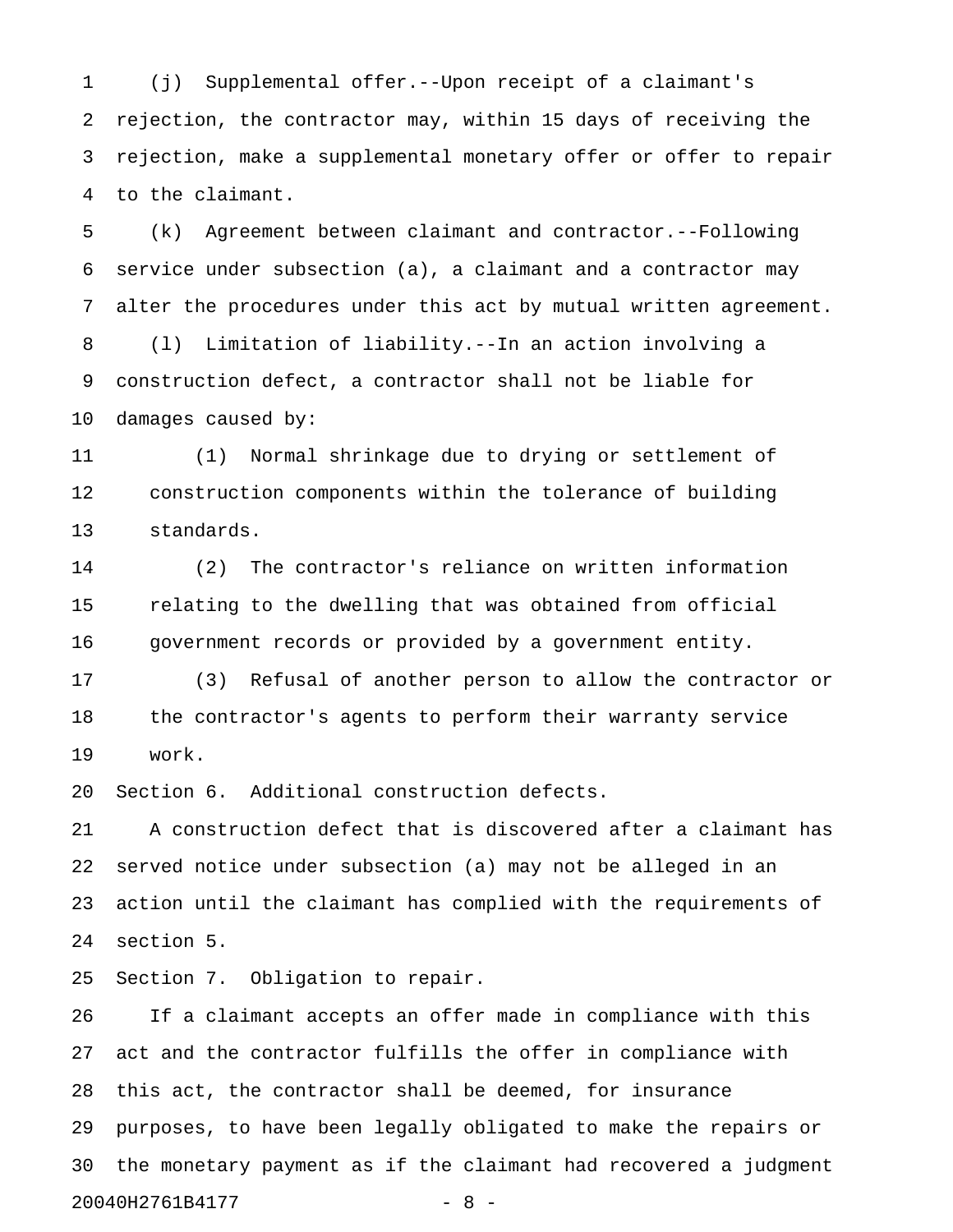1 against the contractor in the amount of the monetary payment or 2 the cost of the repairs.

3 Section 8. Sales contract provisions.

4 All contracts for the construction of a dwelling, the sale by 5 a contractor of a newly constructed dwelling or the construction 6 of additions or appurtenances to an existing dwelling shall 7 provide notice to the owner of the dwelling in ten-point, 8 capitalized boldface type in substantially the following form:

9 The Construction Dispute Resolution Act contains 10 important requirements you must follow before you may 11 file a lawsuit or other action for defective construction 12 against the contractor who constructed your home. Ninety 13 days before you file your lawsuit or other action, you 14 must serve on the contractor a written notice of any 15 construction conditions you allege are defective. Under 16 the law, a contractor has the opportunity to make an 17 offer to repair or to pay for the defects. You are not 18 obligated to accept any offer made by a contractor. There 19 are strict deadlines and procedures under the law, and 20 failure to follow them may affect your ability to file a 21 lawsuit or other action.

22 Section 9. Actions of homeowner associations.

23 (a) General prohibition.--No person may provide or offer to 24 provide anything of value, directly or indirectly, to a property 25 manager of an association or to a member or officer of an 26 association to induce the property manager, member or officer to 27 encourage or discourage the association to file a claim for 28 damages arising from a construction defect.

29 (b) Property managers.--No property manager retained by an 30 association or member or officer of an association may accept 20040H2761B4177 - 9 -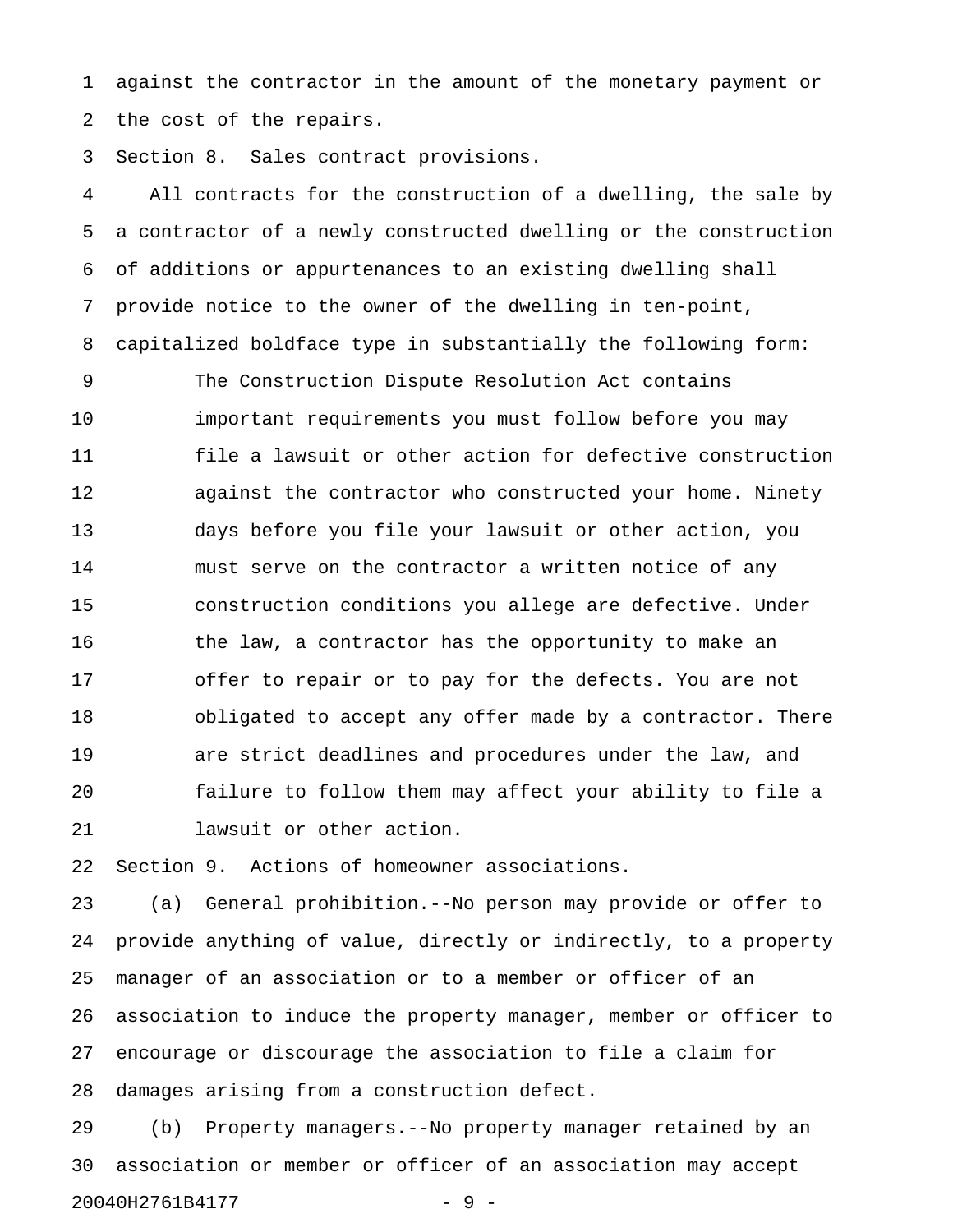1 anything of value, directly or indirectly, in exchange for 2 encouraging or discouraging the association to file a claim for 3 damages arising from a construction defect.

4 (c) Penalty.--A person who knowingly violates subsection (a) 5 or (b) commits a misdemeanor of the third degree. 6 Section 10. Right of action for association.

7 (a) General rule.--An association may bring an action 8 against a contractor to recover damages resulting from 9 construction defects in any of the common elements or limited 10 common elements of a common-interest community. The action may 11 be maintained only after:

12 (1) A vote of the unit owners to which at least a 13 majority of the votes of the members of the association are 14 allocated.

15 (2) The full board of directors of the association and 16 the contractor have met in person and conferred in a good 17 faith attempt to resolve the association's claim or the 18 contractor has definitively declined or ignored the requests 19 to meet with the board of directors of the association.

20 (3) The association has complied with section 5. 21 (b) Notice to unit owners.--At least 14 days in advance of 22 any vote under subsection (a)(1), the association shall provide 23 to each unit owner a written statement that includes, in 24 reasonable detail:

25 (1) The construction defects and damages or injuries to 26 the common elements or limited common elements.

27 (2) The nature, extent and cause of the construction 28 defects, if the cause is known.

29 (3) The location of each construction defect within the 30 common elements or limited common elements, if known.

20040H2761B4177 - 10 -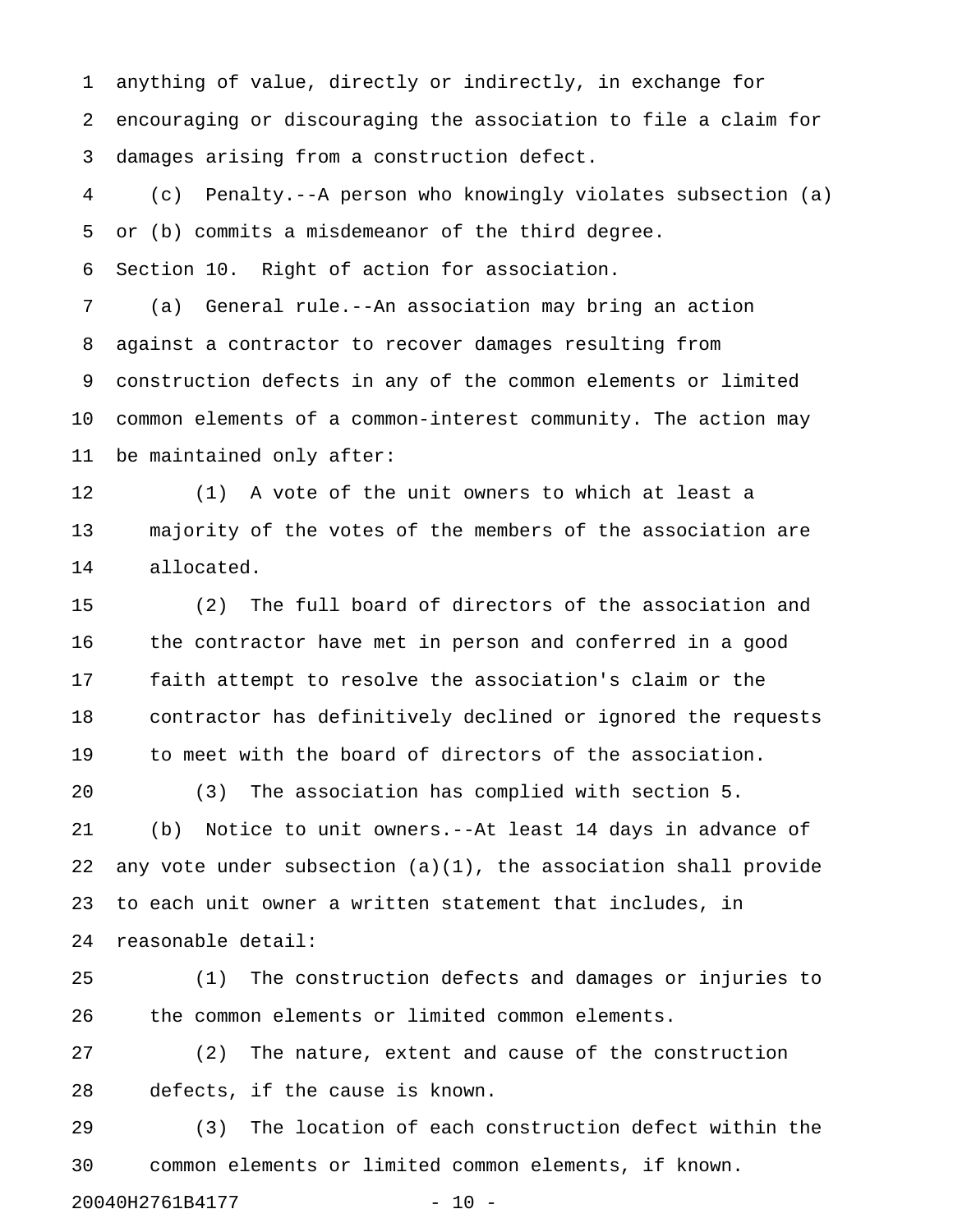1 (4) A reasonable estimate of the cost of the action or 2 mediation, including reasonable attorney fees and costs, 3 expert fees and the costs of testing.

4 (5) All disclosures that the unit owner is required to 5 make upon the sale of the unit.

6 Section 11. Destructive tests.

7 No association may employ a person to perform destructive 8 tests to determine any damage or injury to a unit, common 9 element or limited common element caused by a construction 10 defect unless:

11 (1) The person performing the test has provided a 12 written schedule for repairs.

13 (2) The person performing the test is required to repair 14 all damage resulting from the tests in accordance with State 15 laws and local ordinances relating thereto.

16 (3) The association or the person so employed obtains 17 all permits required to conduct the tests and to repair any 18 damage resulting from the tests.

19 (4) Reasonable prior notice and opportunity to observe 20 the tests is given to the contractor against whom an action 21 may be brought as a result of the tests.

22 Section 12. Contractor employed by association.

23 The board of directors of an association may, without giving 24 notice to the unit owners, employ a contractor and such other 25 persons as are necessary to make such immediate repairs to a 26 unit or common element within the association as are required to 27 protect the health, safety and welfare of the units' owners. 28 Section 13. Construction.

29 Nothing in the act shall be construed as establishing a cause 30 of action on behalf of any claimant or contractor.

20040H2761B4177 - 11 -